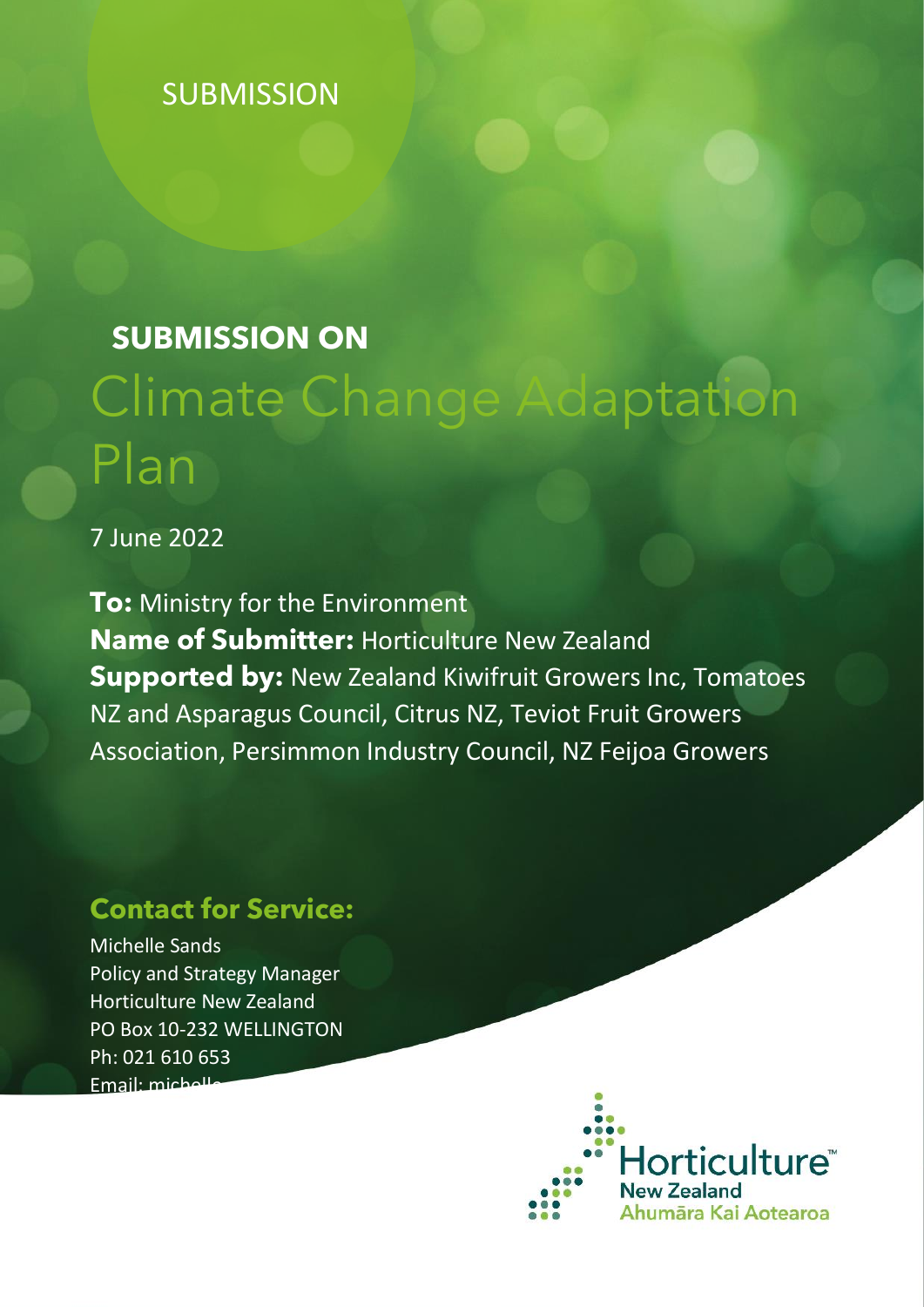# **OVERVIEW**

## **Submission structure**



2 Part 2: Overall Comments

## **Our submission**

Horticulture New Zealand (HortNZ) thanks the Ministry for the Environment (MfE) for the opportunity to submit on the Climate Change Adaptation Plan and welcomes any opportunity to continue to work with MfE and to discuss our submission.

HortNZ wishes to be heard in support of our submission and would be prepared to consider presenting our submission in a joint case with others making a similar submission at any hearing.

The details of HortNZ's submission and decisions we are seeking are set out in our submission below.

Horticulture New Zealand Submission on Climate Change Adaptation Plan 2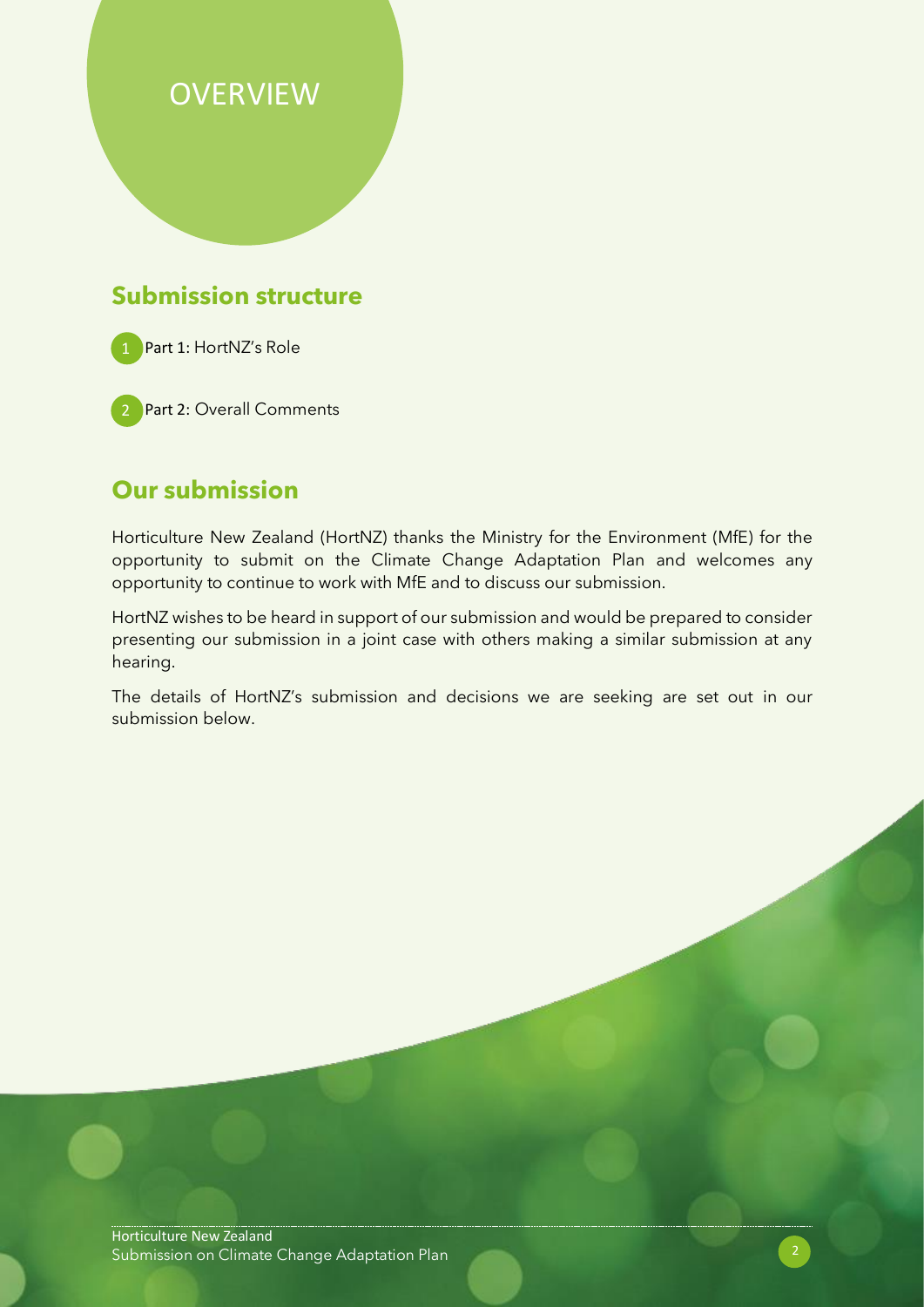# **HortNZ's Role**

# **Background to HortNZ**

HortNZ represents the interests of 6000 commercial fruit and vegetable growers in New Zealand, who grow around 100 different crop types and employ over 60,000 workers.

There is approximately 120,000 hectares of horticultural land in New Zealand approximately 80,000 ha of this is fruit and vegetables. The remaining 40,000 ha is primarily made up of wine grapes and hops, which HortNZ does not represent.

It is not just the economic benefits associated with horticultural production that are important. The rural economy supports rural communities and rural production defines much of the rural landscape. Food production values provide a platform for long term sustainability of communities, through the provision of food security.

HortNZ's purpose is to create an enduring environment where growers prosper. This is done through enabling, promoting and advocating for growers in New Zealand.



**Industry value \$6.73bn Total exports \$4.55bn Total domestic \$2.18bn**

## **HortNZ's Resource Management Act 1991 Involvement**

On behalf of its grower members HortNZ takes a detailed involvement in resource management planning processes around New Zealand. HortNZ works to raise growers' awareness of the Resource Management Act 1991 (RMA) to ensure effective grower involvement under the Act.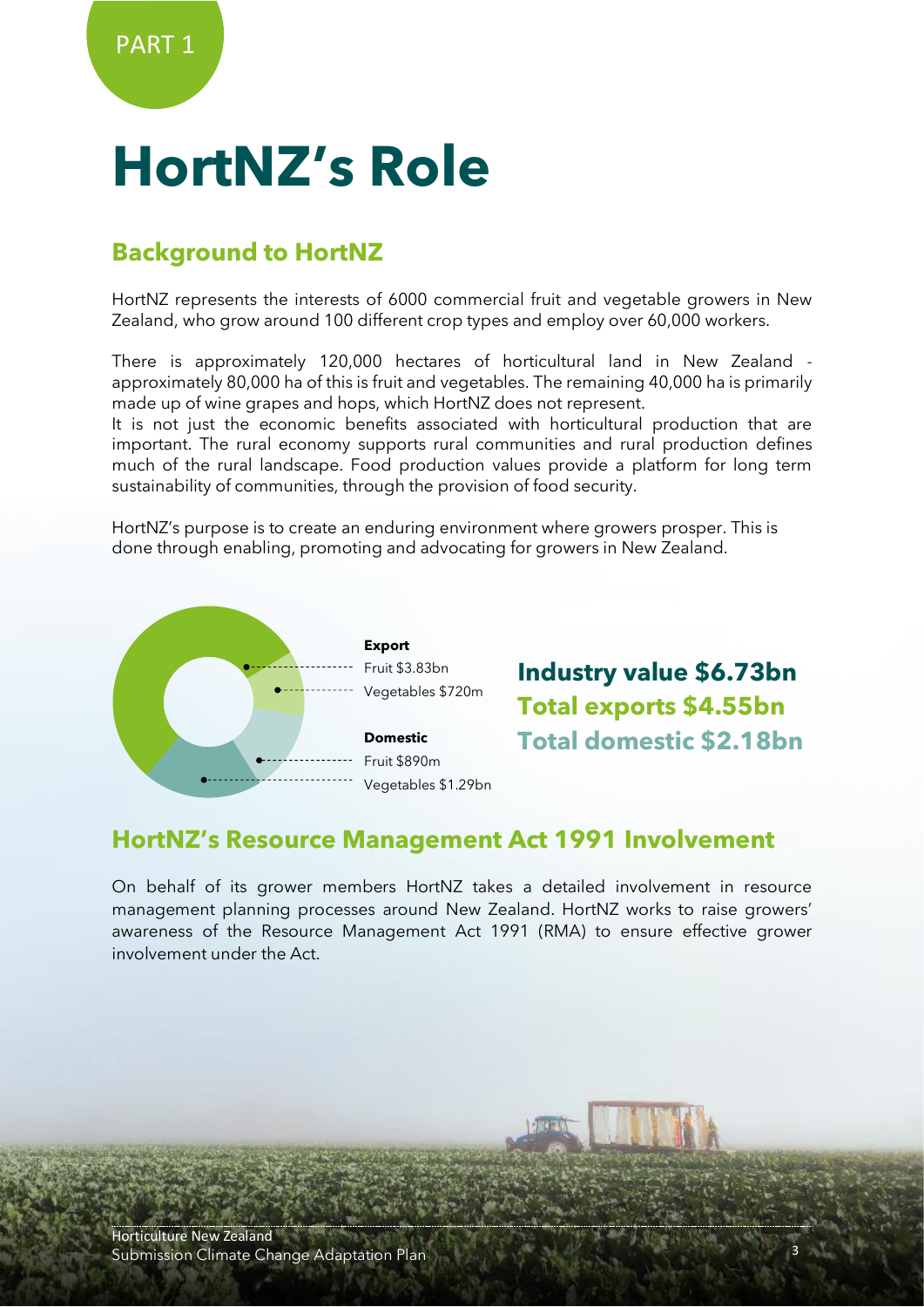

Horticulture is reliant on highly productive land (HPL) and infrastructure (transport networks, power, water etc) which in coastal and flood prone areas are vulnerable to impacts of climate change. Having the skills, financial incentives, guidance and knowledge will be essential for growers to adapt to a changing climate.

To enable horticulture growth to continue and increase, we need investment in the right areas and a regulatory/policy environment that enables the market to respond. Investment and policy support needs to occur now to enable outcomes to be achieved in the second and third emissions budgets—however, the alternative is to rely on technological solutions that do not yet exist.

New Zealand's existing food production systems are coming under increased pressure from population growth (and competing land use demands reducing availability of HPL climate change, water concerns, emissions trading costs (ETS), the cost of energy, and the need to improve environmental outcomes.

# **Food Security**

Food security is a nationally important issue which needs to be addressed at a strategic level. While New Zealand is a net food exporter, many of the vegetables and some of the fruit that we grow are only for domestic food supply.

"*Observed climate change is already affecting food security through increasing temperatures, changing precipitation patterns, and greater frequency of some extreme events … Food security will be increasingly affected by projected future climate change*."<sup>1</sup>

We have a national food producing system that relies on growing vegetables and fruit in pockets of HPL, with good climate and access to freshwater. Fruit and vegetables are essential for the human health of New Zealanders.

Over 80 percent of vegetables grown in New Zealand are for domestic consumption. For most vegetable crops, the domestic market is the primary market, but many growers produce export crops within their rotations for practical (soil health) and economic reasons. Most of the vegetables that New Zealand imports are processed. In 2019, the most imported vegetables were preserved tomatoes and frozen potatoes.<sup>2</sup> New Zealand also has an important role in exporting fresh vegetables to the Pacific Islands.<sup>3</sup> New Zealand and our Pacific Island neighbours are too remote to import many fresh vegetables from elsewhere in the world.



<sup>1</sup> IPCC Special Report on Climate Change and Land. Chapter 05 Food Security (Executive Summary). <https://www.ipcc.ch/srccl/chapter/chapter-5/>

<sup>2</sup> Plant and Food, Fresh Facts 2019

<sup>&</sup>lt;sup>3</sup> For example, in 2016 76% of total exported potatoes went to Fiji, 87% of exported Kumara and 82% of exported cauliflower, 75% of exported cabbage went to the Pacific Islands. (KPMG, 2017. New Zealand [domestic vegetable production: the growing story\)](https://www.hortnz.co.nz/assets/Environment/National-Env-Policy/JR-Reference-Documents-/KPMG-2017-NZ-domestic-vegeable-production-.pdf).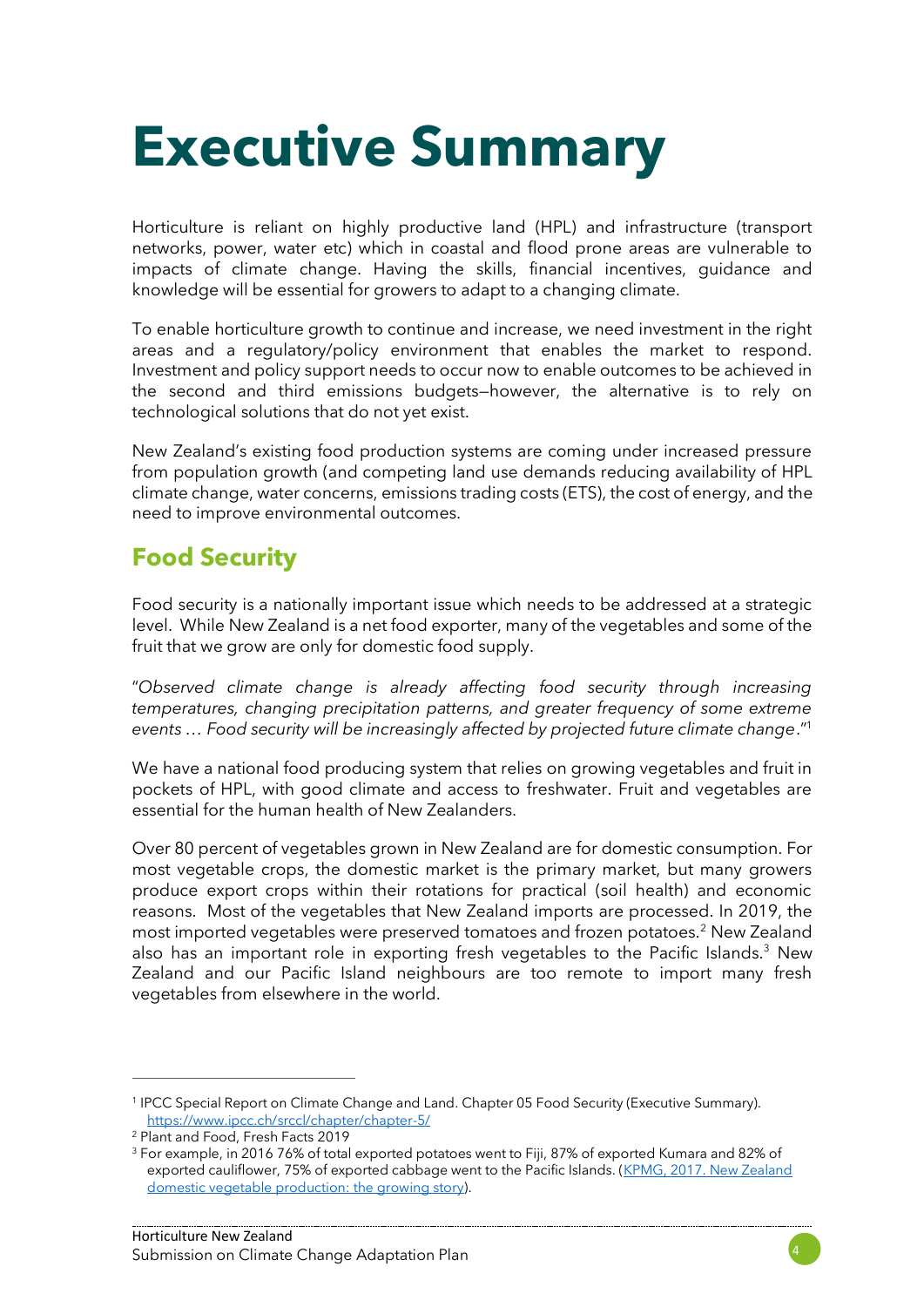Some fruit crops grown in New Zealand have a predominately export focus – for example, it has been estimated by NZIER that 95% of kiwifruit and 83% of apples are exported<sup>4</sup>. These two crops account for approximately 75% of New Zealand's fruit and vegetable exports<sup>5</sup>. Many fruit crops are grown mainly for the domestic supply. For example, nectarines, peaches and plums, oranges, mandarins. feijoas, tamarillos, and strawberries.<sup>6</sup>

Sustaining productive food security through a changing climate will be critical and the elevation of impacted food security as a risk is essential.

<sup>4</sup> NZIER, 2019. Farm share of retail prices. Analysis of domestic farmer margins in a globalised world.

<sup>5</sup> Fresh facts 2020 data, as a proportion of total horticultural exports (excluding wine, hops, and 'other horticulture').

<sup>6</sup> FreshFacts 2020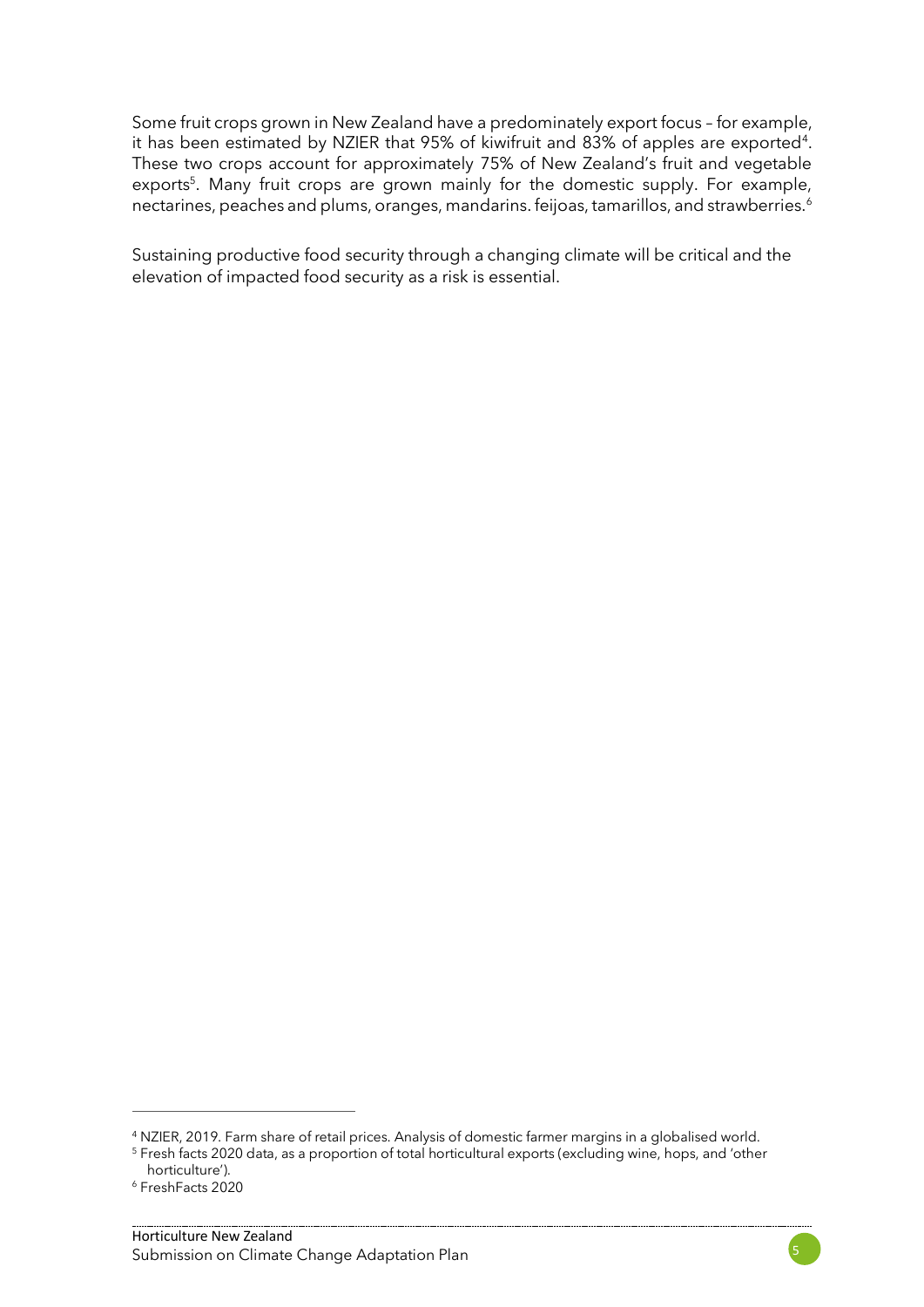# **Submission**

# **1. National Adaptation Plan**

## **1.1. Objectives**

We support the objectives and outcome areas proposed in the plan, however, we seek a specific objective for food security, within the economy and financial systems outcome area

### **1.2. Economy and Financial System Outcome Areas**

We support the outcomes proposed but consider it vital that a specific outcome for food security is included.

A key theme in several of our submissions on climate related policy is the need to provide for our ongoing domestic food security.

The Paris Agreement recognises the fundamental priority of safeguarding food security Article 2b<sup>7</sup>, specifically seeks that our adaptation and resilience is achieved in a manner that does not threaten food production.

It is important that New Zealand retains the ability to provide for our own fruit and vegetables – in terms of availability, but also affordability. We consider that there is a need to protect New Zealand's food security and resilience of food production – as an important social and human health value.

#### **Outcome sought**

Include the following objective in the Economy and Financial System Outcome Area

• Our food systems are secure, and participants can identify and manage climate risks

## **2.3 System Wide Actions**

#### **1.2.1. FOCUS AREA ONE: REFORM INSTITUTIONS TO BE FIT FOR A CHANGING CLIMATE**

The Climate Change Commission's report to government, included recommendations to support alternative, lower emissions land uses (refer box below):



<sup>7</sup> https://unfccc.int/sites/default/files/english\_paris\_agreement.pdf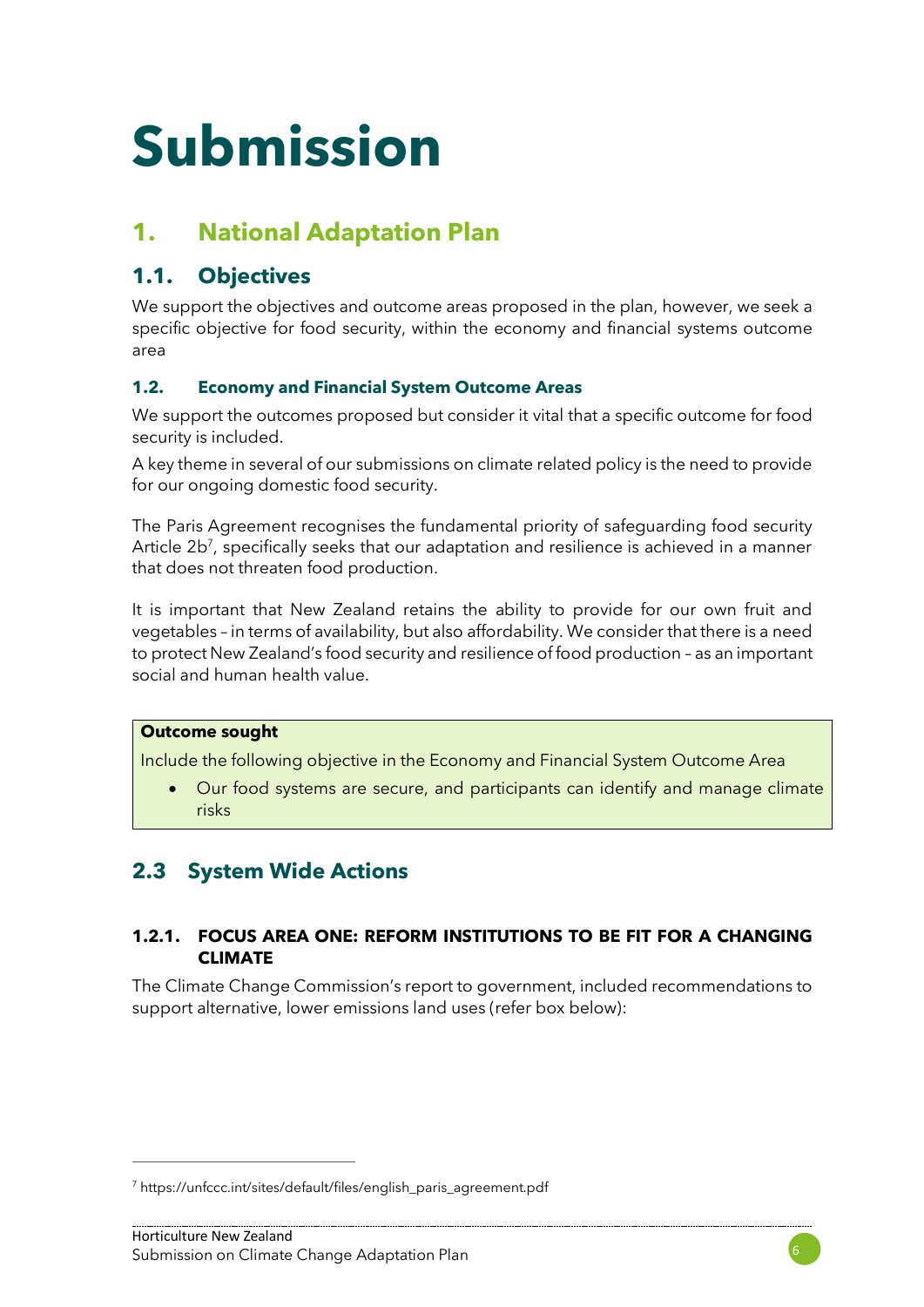#### **Ināia tonu nei: A Low Emissions Future for Aotearoa**

- The demonstration path assumes 2,000 ha of land is converted to horticulture per year from 2025. The Climate Change Commission expects that this could include in future "if barriers – such as water availability, labour, supply chains and path to market – are addressed."
- A path of less technological change and more behaviour change ('Alternative Pathway A') would require an additional 3,500 ha per year. By 2050 this would see horticulture increase by approximately 100,000 ha.
- "Opening up opportunities for more conversion to lower emissions production systems and land uses, including horticulture" is listed as a critical outcome.
- Policy direction for agriculture includes:
- − "Support systems and infrastructure for alternative, lower emissions land uses so that there is more potential to convert land to low emissions uses in future. This includes, for example, infrastructure and supply chains for horticulture."

To enable horticulture growth to continue and increase, we need investment in the right areas and a regulatory/policy environment that enables the market to respond. Investment and policy support needs to occur now to enable outcomes to be achieved in the second and third emissions budgets—however, the alternative is to rely on technological solutions that do not yet exist.

This is important both from a perspective of climate change adaptation (adapting to changing climate may bring new opportunities for horticulture), climate change mitigation (through land-use change to a low emissions land use) and importantly, providing New Zealand with options for meeting our targets should other initiatives not proceed at the pace necessary.

Research has illustrated the connection between eating patterns, climate change and health outcomes and eating more plant-based foods and minimising food waste were one of the most important ways individuals could reduce their personal climate footprint, while also having health gains and health system savings<sup>8</sup>. This research reported annual diet-related emissions reductions of between 4 percent (following New Zealand Dietary Guidelines) to 42 per cent (waste free vegan diet), the latter being equivalent to one-fifth of the current emissions reduction needed to meet New Zealand's commitment under the Paris Climate Agreement.

The reform of the RMA (resulting in the Natural and Built Environment Act (NBA), Strategic Planning Act, and Climate Adaptation Act presents opportunities for alignment with climate mitigation and adaptation.

• HortNZ supports the NBA promoting, as an environmental outcome, reduction in greenhouse gas emissions:



 $8$  Drew, J et al. (2020) 'Healthy and Climate-Friendly Eating Patterns in the New Zealand Context'. Environmental Health Perspectives<https://ehp.niehs.nih.gov/doi/full/10.1289/EHP5996>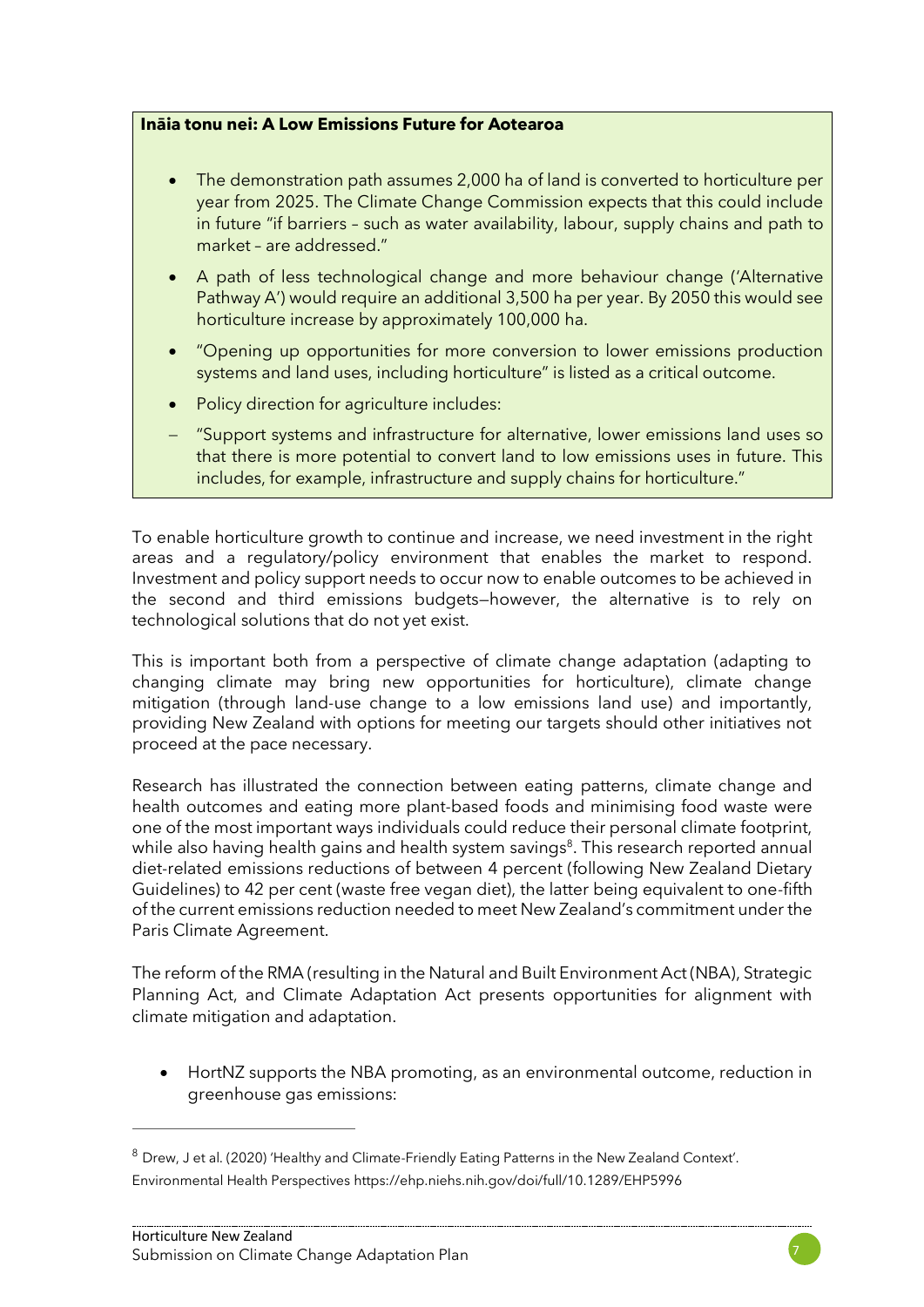- It is important to enable land use change to horticulture
- There is also a need to ensure the resource management framework is appropriate in terms of enabling the supply of low emissions fuels.

Diversification to horticulture presents an opportunity to reduce emissions while increasing food production. Plant based balanced diets are recognised as key mitigation strategy in the IPCC 6<sup>th</sup> Assessment Report<sup>9</sup>.

In New Zealand, there is 1,000,000 ha of land that could potentially be converted to horticulture. If this land was converted to horticulture, it would be as effective at reducing New Zealand's agricultural emissions as a methane vaccine.

Compliance adaptation costs needs to align with scale and impact, it is otherwise inefficient and could limit opportunities for positive change. Regulatory pressure is preventing the expansion of vegetable growing from keeping up with population growth. This is predicted to result in increased cost for consumers, with tangible health consequences.

#### **Outcome sought**

For the horticulture sector there are seven actions that must be prioritised to manage impacts on food security:

- 1. To develop a National Food Strategy, that includes consideration of the importance of NZ in supporting food security in the Pacific
- 2. Specifically recognise the importance of food security in supporting human health in the NBA
- 3. Specifically recognise the importance of HPL for food production in the NBA
- 4. Ensure National Planning Framework under the NBA, promotes Te Oranga o te Taiao, in a way that enables the benefits of strategically important outcomes to be balanced against localised effects
- 5. In the NPS HPL specifically prioritise and support the use of HPL for low emissions food production
- 6. In the NPS HPL specifically recognise that the productive capacity of HPL is measured in its social, cultural and economic contribution.
- 7. To develop a National Environmental Standard for commercial vegetable growing, to provide a longer-term planning certainty that provided for by the NPFM SVGA.

<sup>9</sup> https://www.ipcc.ch/report/ar6/wg2/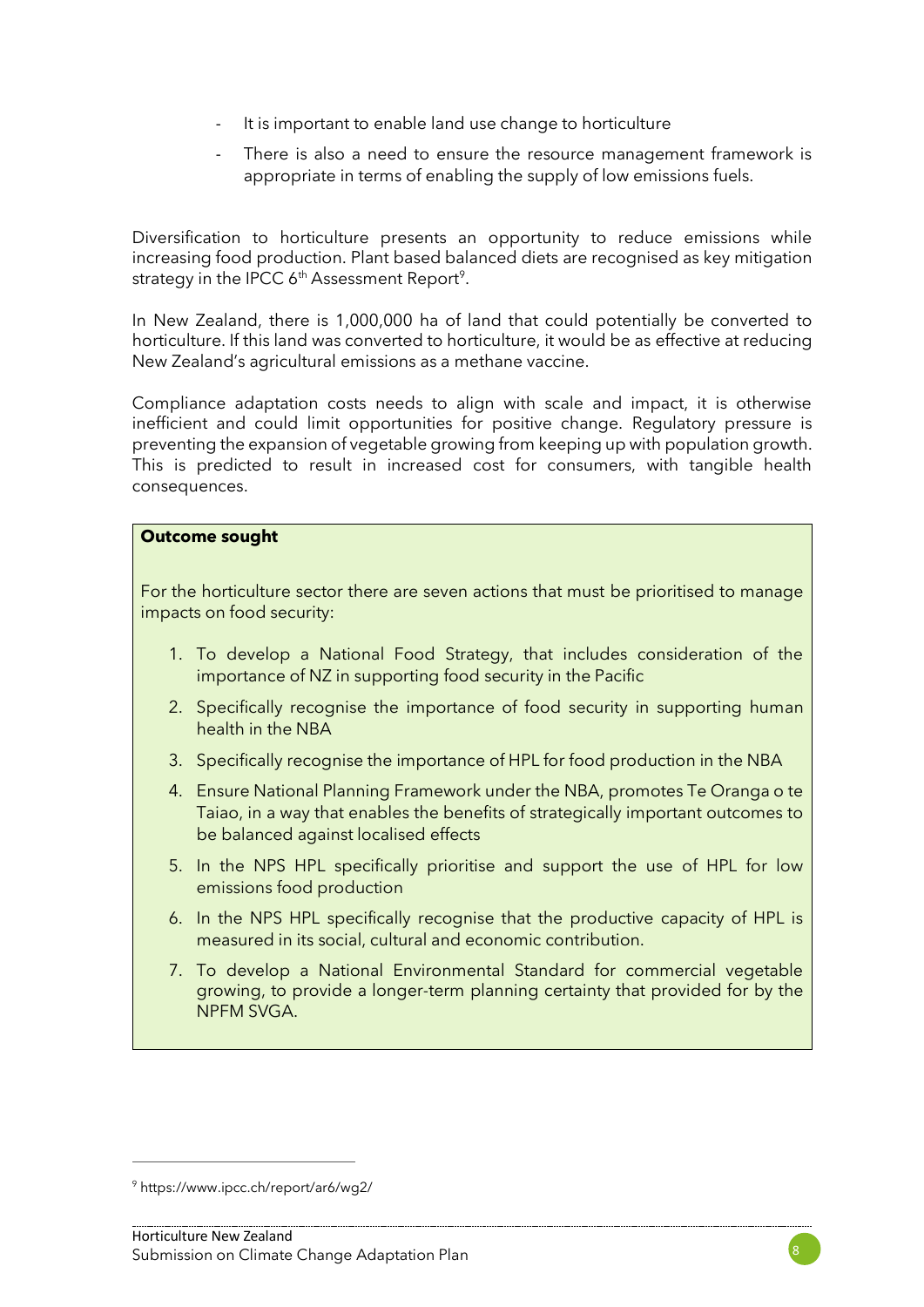#### **FOCUS AREA TWO: PROVIDE DATA, INFORMATION, TOOLS AND GUIDANCE TO ENABLE EVERYONE TO ASSESS AND REDUCE THEIR OWN CLIMATE RISKS**

Growers will need support to adapt including understanding the financial impacts on operations. This could include:

- Industry specific climate change preparedness resources and information sessions
- Raising awareness of climate change adaptation and providing technical assistance
- Financial impacts of adaptation
- Government funded region specific climate forecasting. The Local Government NZ Vulnerable: The Quantum of Local Government Infrastructure Exposed to Sea Level Rise report looks at infrastructure exposed to sea level rise. Expansion into other areas – infrastructure/land exposed to flood risk and drought will be critical to help the horticulture sector identify vulnerabilities, plan and adapt
- Reliable modelling and scenario planning tools.

While the Adaptation Plan notes a range of actions government will undertake to ensure there is robust information about climate risks and adaptation solutions available to all, we would like to see more focus on industry specific guidance and what direct actions growers/businesses can take or start planning for.

#### **Outcome sought**

We seek consideration of the following initiatives:

- Specific industry guidance on adaptation planning
- Reliable Modelling and scenario planning tools in particular sea level rise modelling impacts on horticulture land
- Assessment of financial impacts of adaptation
- Industry specific climate change preparedness resources and information sessions

### **1.3. Natural Environment**

We support the outcomes proposed for the natural environment and have provided specific comments on biosecurity, working with nature and breed enhancing technology.

#### **1.3.1. ROBUST BIOSECURITY**

A changing climate is expected to alter New Zealand's biosecurity risk<sup>10</sup>. New Zealand's temperate climate means that some tropical and sub-tropical high-risk biosecurity threats are currently unable to establish here. A warmer climate would likely mean that some of these unwanted pests could permanently establish in New Zealand in the future.

As well as an increased threat from new pests, it is possible that 'sleeper' pests, pathogens and weeds that are already present in New Zealand, could become much more



<sup>10</sup> https://www.mpi.govt.nz/dmsdocument/10979-Effects-of-climate-change-on-current-and-potentialbiosecurity-pests-and-diseases-in-New-Zealand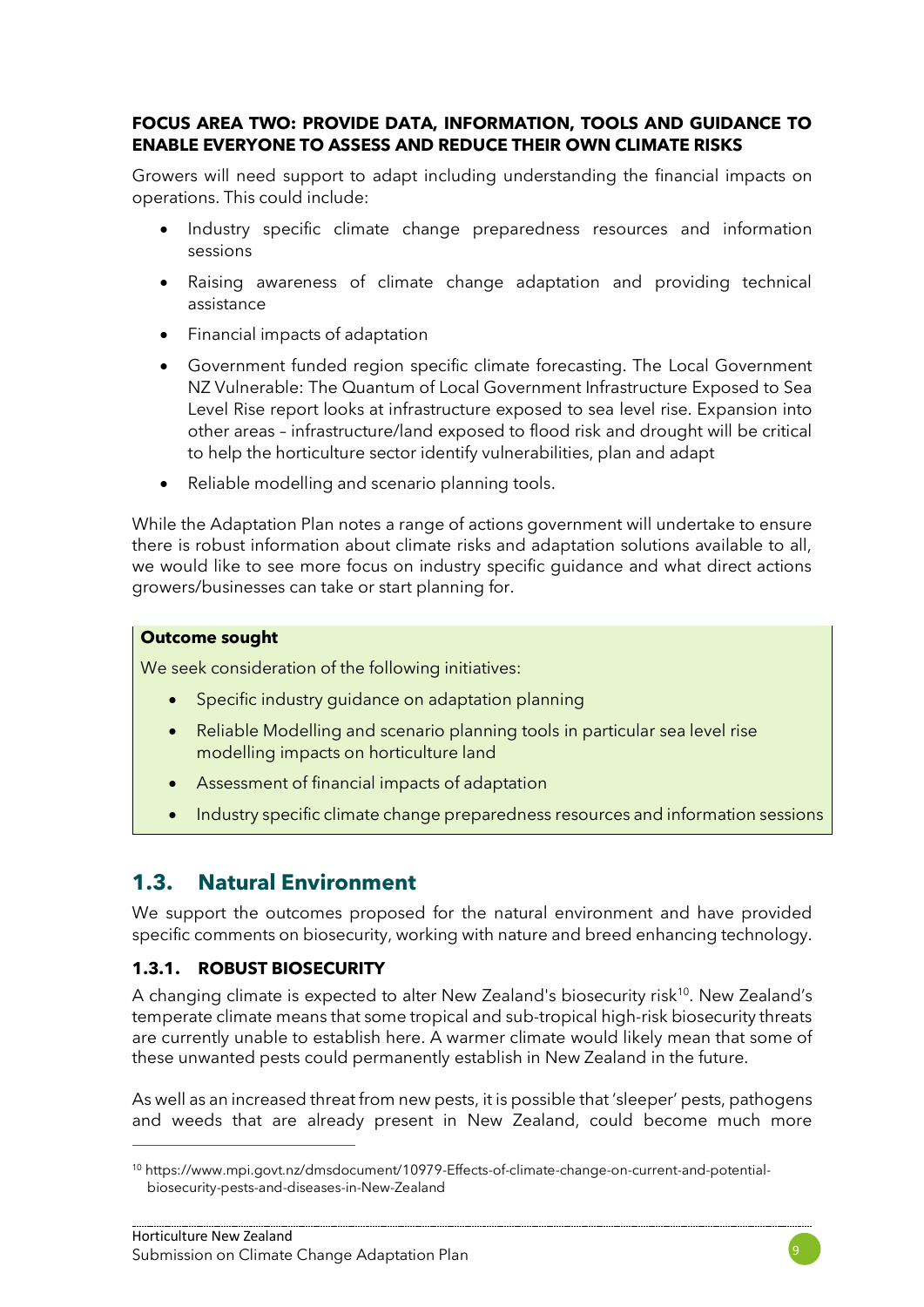problematic under warmer temperatures. Incursions of new biosecurity threats and the emergence of damage from existing 'sleeper' pests both present a significant risk to the future success of the horticulture industry. Access to tools and capability will be required to respond to these challenges.

The adaptation plan states that "*Robust biosecurity reduces the risk of new pests and diseases spreading (objective NE2). This means: plants and animals are more resilient, through the control of invasive pests and diseases, and the risk of these establishing and spreading is reduced*." HortNZ would like to ensure that access to crop varieties that are resistant to pests, diseases and adverse environmental conditions is captured in this concept of resilience. A focus on controlling invasive species is important, but so is enabling the use of growing systems and plant varieties that make crops less susceptible to pests.

#### **1.3.2. WORKING WITH NATURE - FLOOD PROTECTION, WATER STORAGE, WATER QUALITY TREATMENT**

Horticulture occurs on our most HPL. These highly productive soils have formed over thousands of years. This HPL is a natural resource that will need to be carefully managed with a changing climate so this land can continue to meet the reasonably foreseeable needs of future generations.

With a changing climate we can expect the following impacts on:

- Increased risk of flooding and poorer drainage threatening the viability of some HPL for horticulture
- Increased drought, reducing the capacity of receiving environments to assimilate abstractions to support fruit and vegetable production
- Increased temperatures, reducing the capacity of receiving environments to assimilate discharges associated with fruit and vegetable production.

Water infrastructure will be critical in enabling the horticulture sector to adapt to the changing climate, while reducing impacts on ecosystems and safeguarding the HPL resource for future generations. Sea level rise may cause intrusion in coastal groundwater which may enable aquifers unusable.

Flood protection will be critical to protect growing operations vulnerable to sea level rise and floods. Current levels of flood protection infrastructure will need to adapt as the climate risk grows.

#### Water Storage

In the face of climate change, water storage infrastructure is essential as part of New Zealand's adaptation response.

As reported in the MPI Water Availability and Security in Aotearoa New Zealand (WASAG) report,<sup>11</sup>climate trends indicate that New Zealand is getting warmer and drier and more prone to climate extremes (e.g. flood and drought) – this poses significant challenges in terms of water availability for the food and fibre sector and rural communities (as well as urban communities). Water storage is a key climate change adaptation option.

<sup>11</sup> <https://www.mpi.govt.nz/dmsdocument/47770-Water-Availability-and-Security-in-Aotearoa-New-Zealand>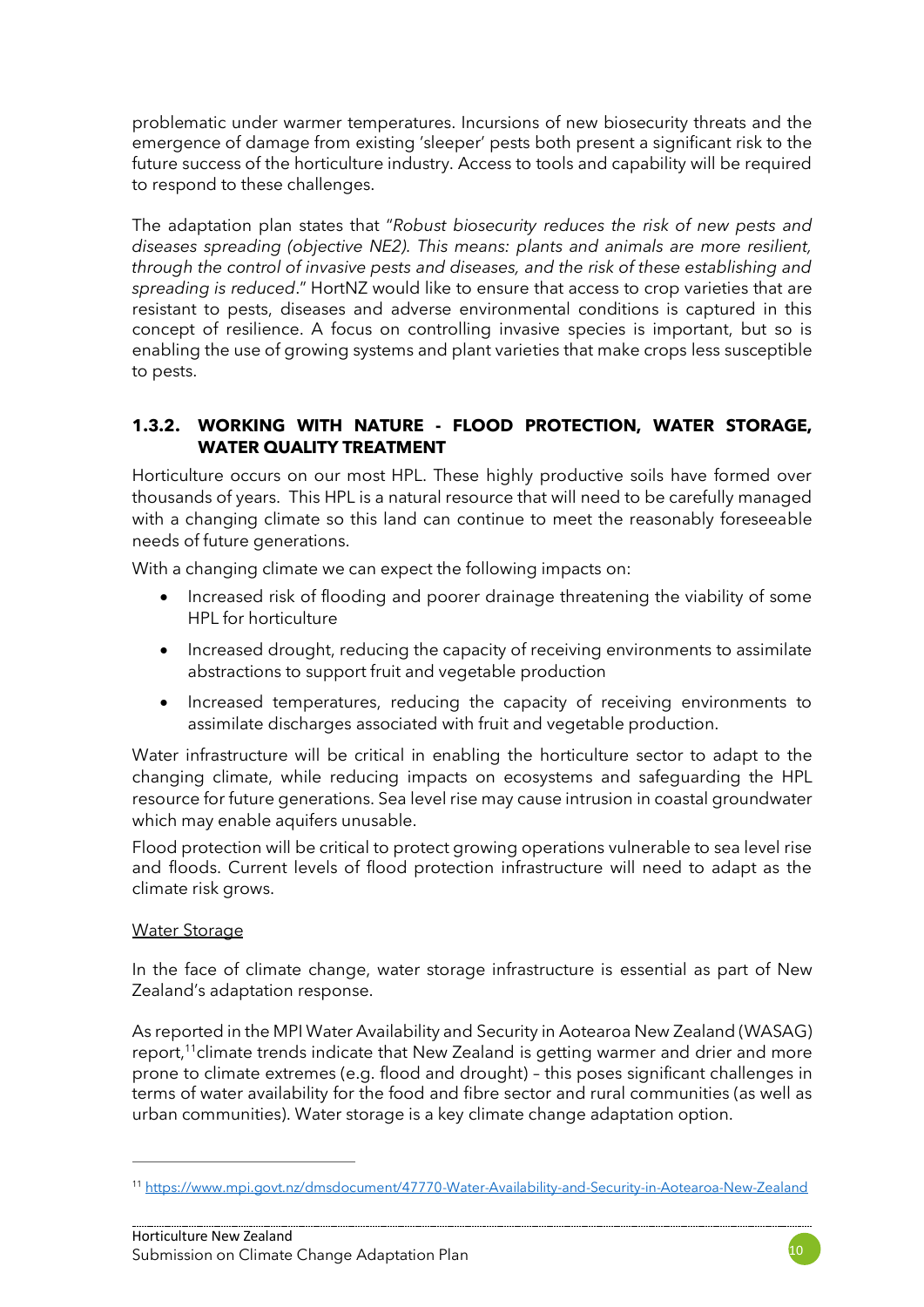The report identified that increased water security (required to transition towards more resilient, higher economic and lower environmental footprint land uses) will require 'a strategic focus and serious investment'.

Policy rationale for proposed changes to provisions in the NPSFM 2020 and NESFM 2020 (including a proposed change to provide a consenting pathway for water storage infrastructure that meets certain policy criteria) recognises that water storage is '*an essential and growing part of New Zealand's infrastructure in the face of climate change'*. 12

While many water storage projects are driven from the perspective of rural water security and enabling land-use change potential – they also play an important role in urban water supply for drinking water. There could also be a role for water storage in providing benefits for flood management/flood attenuation. For example:

- The Tai Tokelau Water scheme under development in Northland will enable land use change (e.g., for conversion of pastoral farming to horticulture with likely improvements in water quality and emissions), benefit municipal drinking water supply improving the resilience of local communities, enable expansion of local electricity supply and maintain ecological health<sup>13</sup>
- The Waimea Community Dam will improve the security of water supply in the region, improve water quality, and strengthen the economy<sup>14</sup>
- The (now abandoned) Wakamoekau Community Water Storage Scheme in the Wairarapa would have enabled land use diversification, supplemented municipal water supply, and mitigated the impacts of drought $15$

HortNZ is mindful of the need for water storage development to be consistent with Te Mana o Te Wai principles and hierarchy of obligations. It is important that in discussions around water storage, the hierarchy of obligations (first freshwater, then heath needs of people and then everything else) does not mean that uses 'higher-up' in the hierarchy should be immune to sharing in the cost of such projects – which ultimately can enable freshwater to be provided for while also providing for other uses in a less water secure environment.

Water storage can have environmental, social, economic and cultural benefits and should feature in the National Adaptation Plan.

#### **1.3.3 BREED ENHANCING TECHNOLOGY**

While HortNZ has previously not supported use of genetic modified organism technologies, we have been advised by scientists that gene editing (advanced breeding technologies) is going to be essential for the primary sector and in particular horticulture to adapt growing systems to enable a transition to a changing climate while still being productive. An enquiry by the Productivity Commission that focussed on a central aspect of New Zealand's productivity performance<sup>16</sup> found that:

<sup>&</sup>lt;sup>12</sup> Consultation on exposure draft of proposed changes in June - July 200, specifically 'Ministry for the Environment. 2022. Managing our wetlands: Policy rationale for exposure draft amendments 2022. Wellington: Ministry for the Environment.'

<sup>13</sup> https://www.mpi.govt.nz/dmsdocument/47770-Water-Availability-and-Security-in-Aotearoa-New-Zealand

<sup>14</sup> [https://www.tasman.govt.nz/my-council/projects/waimea-community](https://www.tasman.govt.nz/my-council/projects/waimea-community-dam/#:~:text=The%20Waimea%20Community%20Dam%20is,people%2C%20plants%2C%20fish%20and%20animals)[dam/#:~:text=The%20Waimea%20Community%20Dam%20is,people%2C%20plants%2C%20fish%20an](https://www.tasman.govt.nz/my-council/projects/waimea-community-dam/#:~:text=The%20Waimea%20Community%20Dam%20is,people%2C%20plants%2C%20fish%20and%20animals) [d%20animals](https://www.tasman.govt.nz/my-council/projects/waimea-community-dam/#:~:text=The%20Waimea%20Community%20Dam%20is,people%2C%20plants%2C%20fish%20and%20animals)

<sup>15</sup> https://www.beehive.govt.nz/release/funding-unlock-economic-growth-wairarapa

<sup>16</sup> https://www.productivity.govt.nz/assets/Documents/Final-report-Frontier-firms.pdf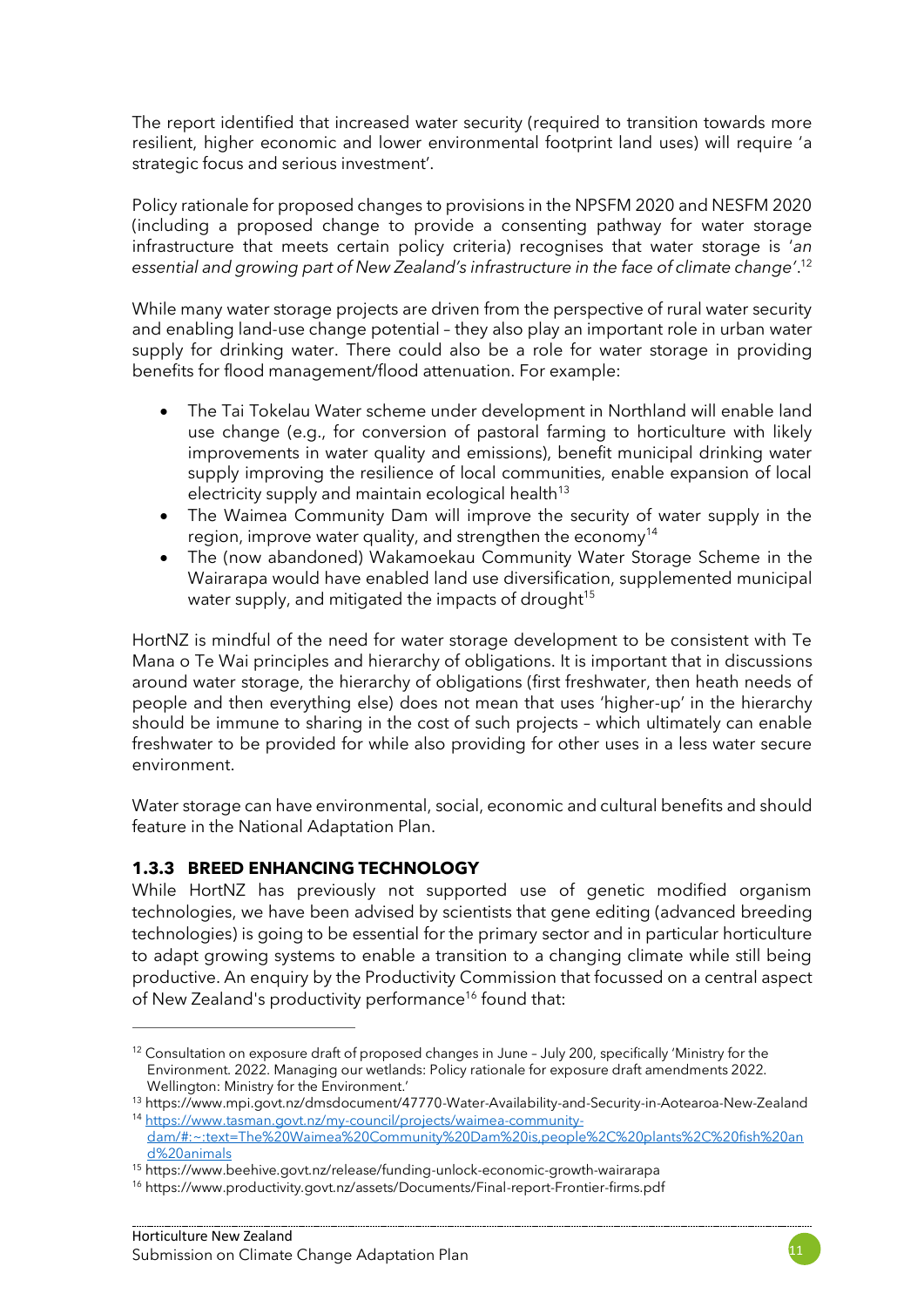*Genetic modification (GM) research is an important pathway to innovation, including in New Zealand's primary industries. It offers new opportunities for boosting productivity, solving biosecurity risks, and responding to climate change risks and other environmental problems effectively and efficiently.*

*Gene-editing technologies can be used to improve plant traits such as drought tolerance, disease resistance and fruit ripening. These technologies can also speed up conventional plant-breeding processes, allowing innovations such as new cultivars to be developed more quickly. Improved disease resistance in crops can in turn reduce the need for chemical herbicides and pesticides.* 

Sustaining (and growing) production outputs through a changing climate is essential to supply fresh fruit and vegetables for New Zealanders, Pacific Nations and to export markets however the current regulatory settings are restrictive and do not allow innovation to proceed. HortNZ supports a full regulatory review into existing regulations and welcomes the opportunity to be part of this conversation.

#### **Outcome sought**

For the horticulture sector there are four actions that must be prioritised to improve our resilience to biosecurity risks associated with climate change:

- Urgently review and update the HSNO Act. The act is stifling the ability to introduce the tools New Zealand needs to respond to pests and diseases under a changing climate in a timely manner
- Invest in climate-change relevant skills and capability, both in the public service and in the science system. In particular, invest in modelling capability and projects to better understand the interaction between a change in climate and biosecurity risk in a New Zealand context. This should include climate matching between New Zealand and the world under current and future climates with the high-resolution climate data now available
- Maintain a formal process to monitor and analyse changes in biosecurity risk that may result from evolving passenger/trade pathways coupled with a warming climate. This can be used to inform biosecurity risk assessment and regulations
- Invest in plant breeding programmes so we have crop varieties that are resilient to the changing climate and to new pest and disease threats. The traditional breeding technologies we are currently restricted to take years or decades to come to fruition.

#### **Other outcomes sought**

- Ensure maintaining the productive capacity of HPL for future generations and specifically including food security, when determining how investment in the next generation of flood protection, water storage and water quality treatment infrastructure is designed and funded
- Analysis on sea level intrusion into coastal ground water sources
- A full review into gene editing technology legislations (HSNO Act)

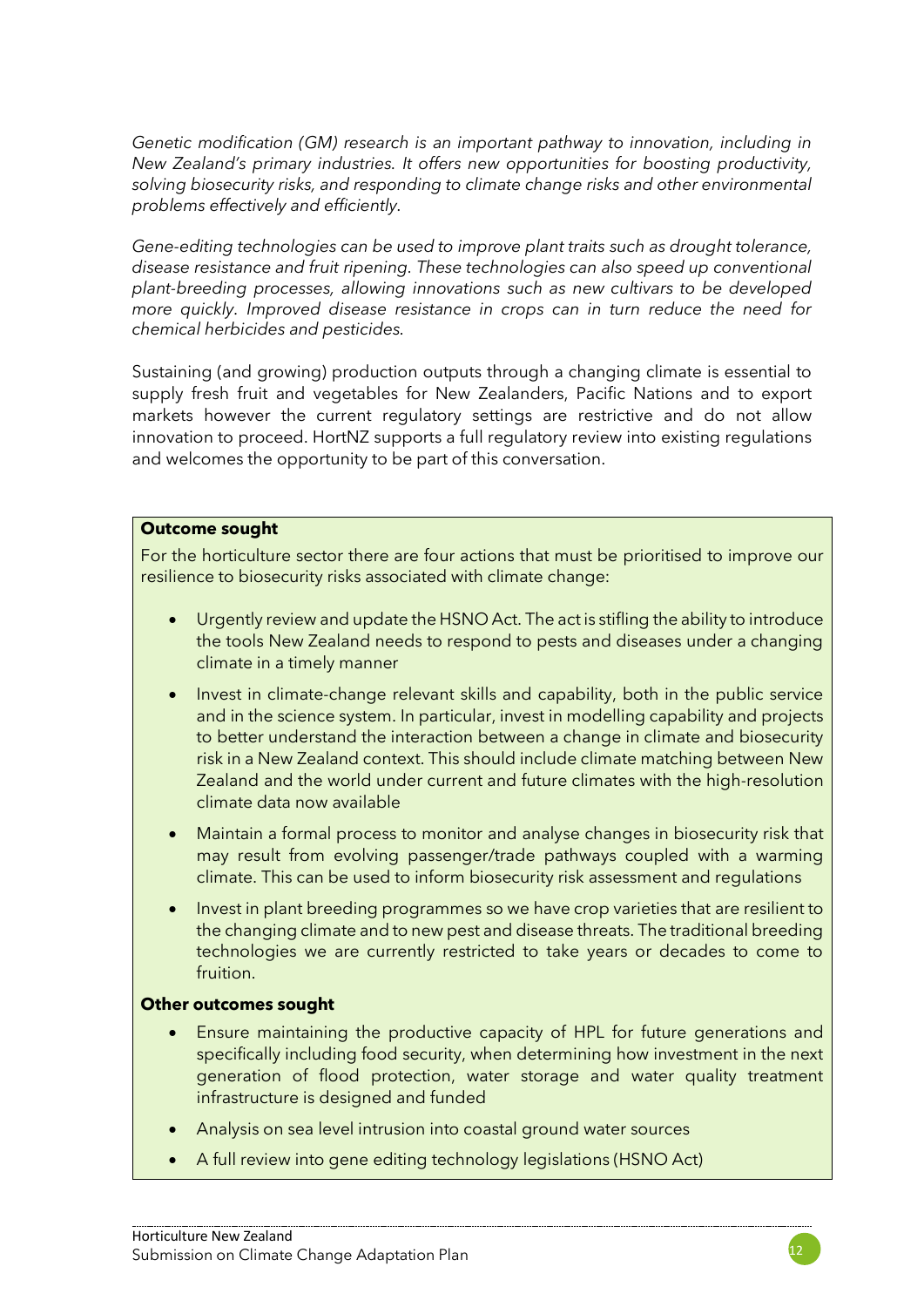• Inclusion of water storage solutions in the National Adaptation Plan.

## **1.4. Infrastructure**

While we support the development and implementation of the proposed Waka Kotahi Climate Change Adaptation Plan, we remain concerned on the direction the government is taking in relation to providing and approving arterial routes for freight movements.

Improving freight connections is one of the four strategic priorities in the Government Policy Statement on Land Transport<sup>17</sup> and as an example two key projects that would see reduced travel times and safer routes have been either delayed or scraped by the government. For example:

- Changes to the Mill Road upgrade in Auckland
	- A report by Auckland Transport<sup>18</sup> found that without the necessary upgrades, congestion on this route will achieve unreasonable levels by 2024
- Delays and changes to State Highway 2 from Omokoroa to Tauranga
	- Upgrades to a four-lane motorway to support the key arterial route from Auckland/Northland to New Zealand's largest port and to reduce accidents and fatalities on one of New Zealand's most dangerous roads have added to unsafe levels of congestion and increased travel times

An efficient roading network means less emissions and manageable costs for freight operators. Increased freight times due to congested networks means a significant cost increase There is a huge cost component (which is passed on to consumers with higher food prices)

Extreme weather events are putting pressure on already stressed networks. Gisborne is a region that has had a number of extreme rain events which has caused flooding and road closures. It is extremely difficult to remove fresh produce from the region to market when there is not the roading infrastructure to support delivery.

There are several climate change projection reports<sup>19</sup> on infrastructure which provide useful information on impacts to infrastructure, particularly around coastal areas. Real time impacts on infrastructure will enable growers to plan.

Adapting to climate change impacts will be critical to support a resilient transport network. On-farm vehicles, including light commercial vehicles (e.g., utes) and machinery for cultivation and harvest are important to growers and while alternatives are available in some areas (e.g. forklifts) this is not the case for other types. Beyond the orchard gate, trucks are frequently used to transport fruit and vegetables to New Zealand consumers or ports. Some growers have their own truck fleets.

<sup>17</sup> https://www.transport.govt.nz//assets/Uploads/Paper/GPS2021.pdf

<sup>18</sup> https://at.govt.nz/media/815804/Integrated-Transport-Assessment.pdf

<sup>19</sup> [https://www.lgnz.co.nz/assets/Uploads/d566cc5291/47716-LGNZ-Sea-Level-Rise-Report-3-Proof-FINAL](https://www.lgnz.co.nz/assets/Uploads/d566cc5291/47716-LGNZ-Sea-Level-Rise-Report-3-Proof-FINAL-compressed.pdf)[compressed.pdf](https://www.lgnz.co.nz/assets/Uploads/d566cc5291/47716-LGNZ-Sea-Level-Rise-Report-3-Proof-FINAL-compressed.pdf)

<https://environment.govt.nz/assets/Publications/Files/Climate-change-projections-2nd-edition-final.pdf>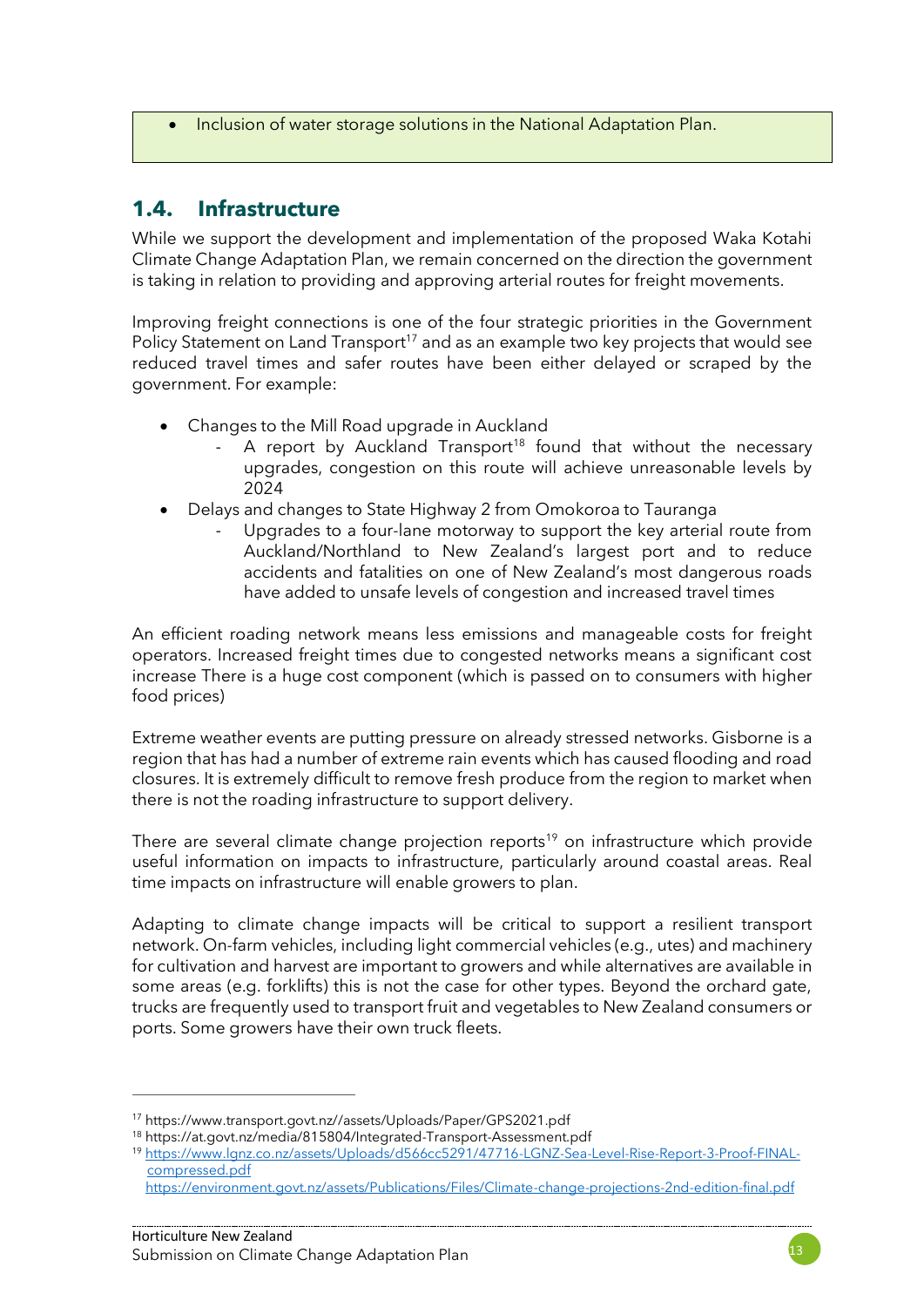The sector is particularly reliant on trucks as a mode of transport between the orchard/farm and packhouse, and/or processing facility and port. Due to the distributed nature of horticulture and the perishability of fresh product – this creates limitations around the use of rail and coastal shipping (particularly for domestic distribution). Airfreight transportation is used for fruit that have a short shelf life. However, there could also be strategic planning opportunities which support mode shift, where the location is appropriate – e.g. A rail hub near Pukekohe connecting to Auckland and Tauranga Ports would significantly reduce road freight movements through Auckland.

The definition of 'infrastructure' in the Adaptation Plan differs from the RMA<sup>20</sup> and is very broad and quite open to interpretation.

*The designed and built set of physical systems, along with their institutional arrangements, that interact with the broader environment to provide services to people and communities that support economic growth, health, quality of life and safety.*

We support a consistent approach to definitions and suggest linking the infrastructure definition in the Adaptation Plan to the RMA.

#### **Outcome sought**

- Increased focus on improving freight connections
- Recognition that mode shift for freight is unlikely to be sustainable

### **1.5. Economy and Financial System**

While we generally support the outcomes of the Economy and Financial System section, it is critical that transitioning to adaption is achievable without disrupting production and supply chains. For example: the glasshouse sector is at risk of becoming economically unviable due to ETS costs. Investment and strategy to enable transition for greenhouses, so we can continue to grow these crops in New Zealand is needed.

Global trends suggest that covered cropping will have an increasingly important role to play in feeding people. An increase in covered cropping will be essential to adapt the food production system to the changing, more volatile world climate while still producing enough food in a way that also uses less water and nutrients and mitigates the risks associated with unpredictable climatic events. A 2019 Intergovernmental Panel on Climate Change report into land use stated "*The stability of food supply is projected to decrease as the magnitude and frequency of extreme weather events that disrupt food chains increases*".<sup>21</sup> Covered cropping can reliably deliver high yields of quality produce using less land and water.

Additionally, it is important to ensure that economic and environmental sustainability of primary production is considered when protecting the productive capacity of HPL.

<sup>20</sup> https://www.legislation.govt.nz/act/public/1991/0069/latest/DLM230272.html

<sup>&</sup>lt;sup>21</sup> IPCC, 2019: Summary for Policymakers. In: Climate Change and Land: an IPCC special report on climate [change, desertification, land degradation, sustainable land management, food security, and greenhouse](https://www.ipcc.ch/srccl/chapter/summary-for-policymakers/)  [gas fluxes in terrestrial ecosystems](https://www.ipcc.ch/srccl/chapter/summary-for-policymakers/)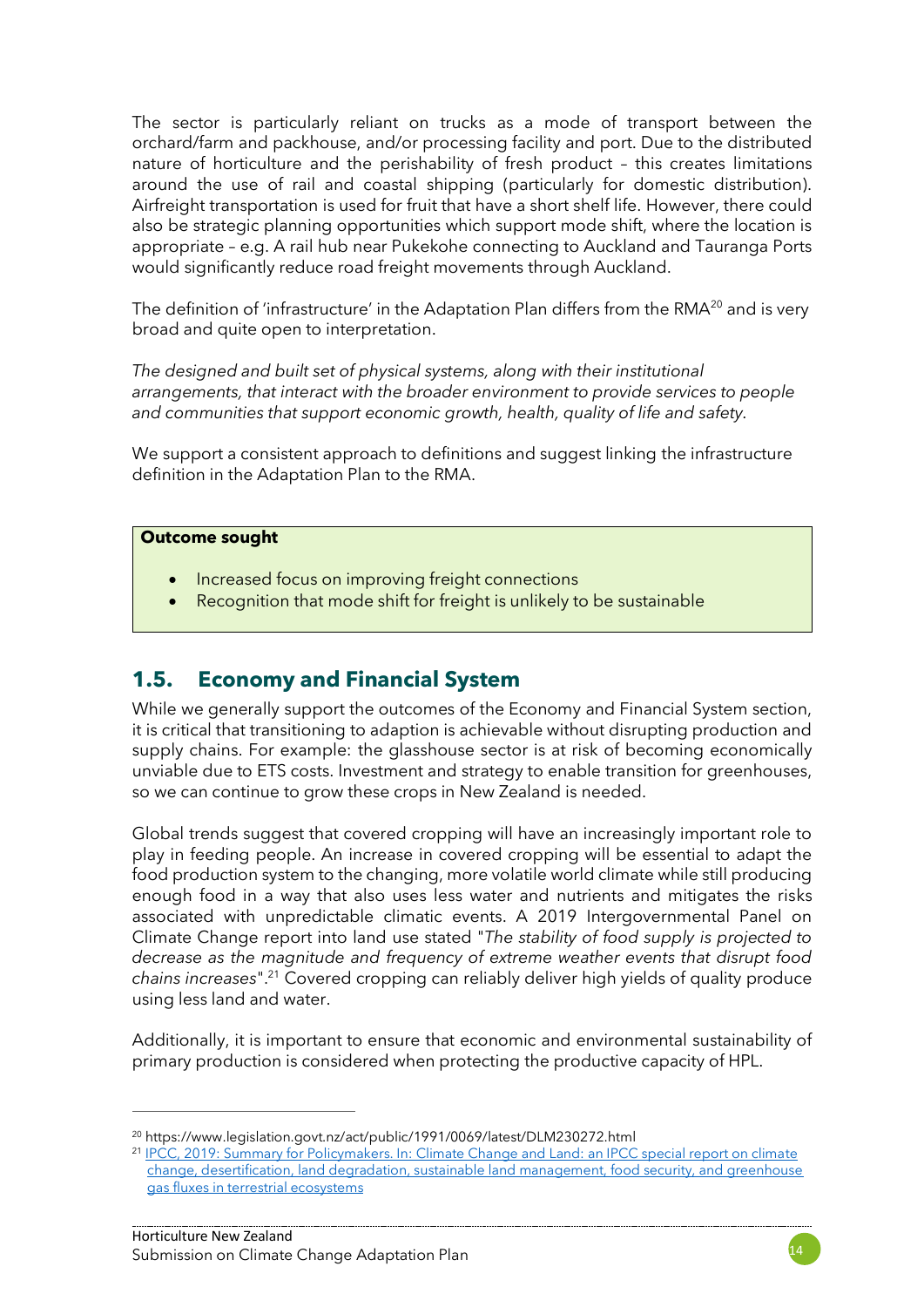For future generations, it is critical that HPL is protected and its value for current and future generations for food production and enable its use for food production recognised. HPL is a finite resource and intergenerational asset that is under threat in New Zealand – most significantly due to urban development.<sup>22</sup>

There is a clear need to manage this natural resource strategically. HortNZ's experience shows that at all levels of the regional and district planning process, it is possible for HPL to be inappropriately zoned and/or developed, and thus lost. For HPL, we consider the emphasis should be in enabling this land for food production.

#### **Outcome sought**

- Protection of highly productive land in adaptation planning
- Increased investment into transition to covered crop growing

## **2.8 Research**

Research, science and innovation will play an important role in climate change adaptation. Science can help to develop new cropping systems and varieties that are more climate resilient. Research can also support the transition to low emissions land uses (e.g., horticulture), including research into new products/varieties, robotic technology and new generation orchard design.

This is important both from a perspective of climate change adaptation and importantly, providing New Zealand with options for meeting our targets should other initiatives not proceed at the pace necessary.

There are three key areas that Hort NZ would like to see prioritised:

- Research into sea level encroachment impacts on horticulture land and impacts on highly productive land for future use. Land purchases will become reliant on climate change impacts, particularly for food producers. Knowing now (or in the relative short term) if current or soon to be purchased land will be impacted enable growers to start adaptation planning
- The Environmental Protection Agency (EPA) has 43 chemicals on the product priority reassessment list, and they also reassess chemicals not included on this list e.g. Hydrogen Cyanamide (critical for kiwifruit production. The EPA has proposed to ban the chemical which would mean most green growers would be out of business which would result in higher emission land use change. The government needs to fund research into loss of food production and into sustainable and effective alternatives where existing productive chemicals are removed from use
- Research into climate resilient fruit and vegetable varieties. See Natural Environment section (breed enhancing technologies).

<sup>&</sup>lt;sup>22</sup> Our Land 2021. Ministry for the Environment.